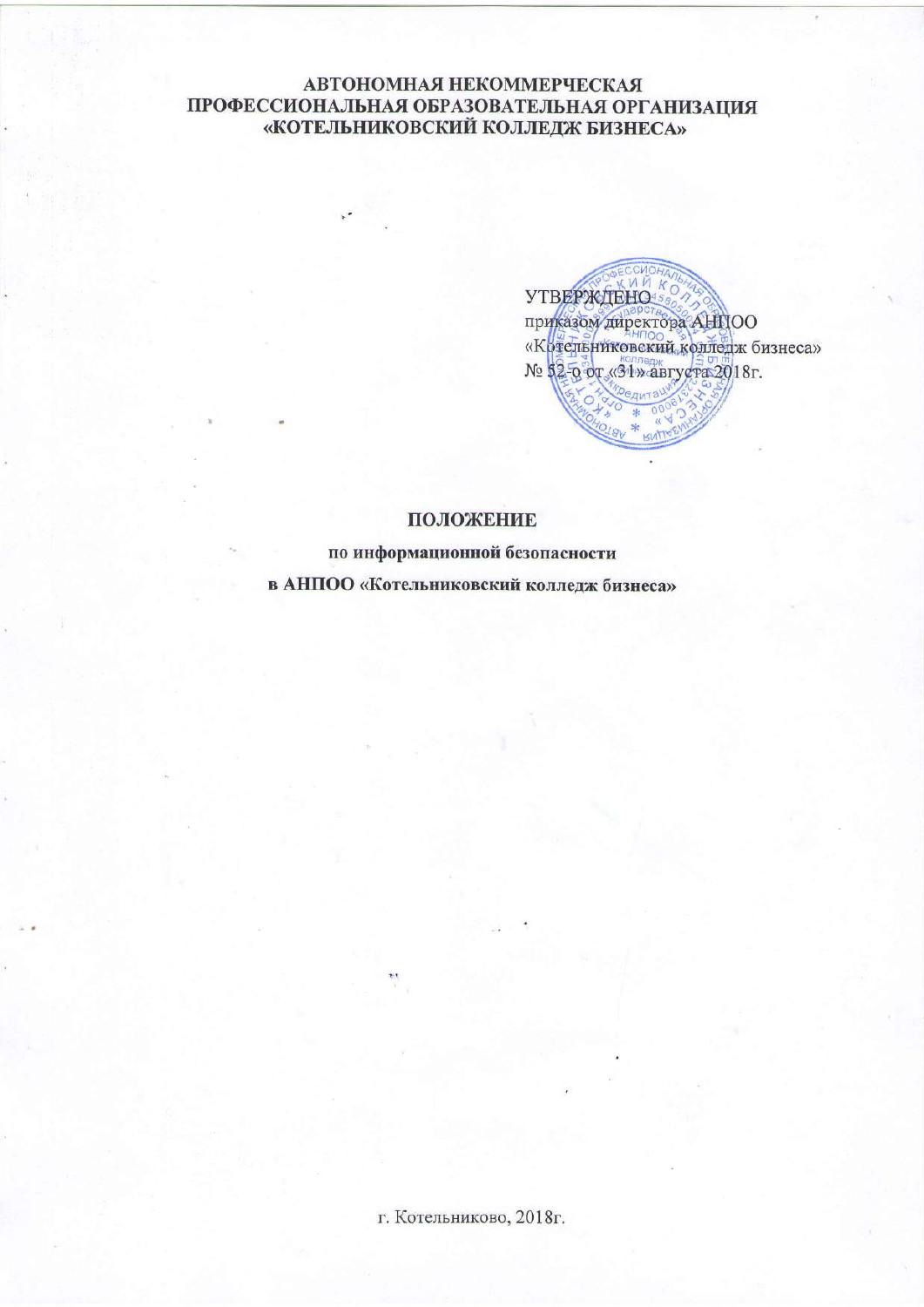#### 1. Общие положения

1.1. Положение по информационной безопасности в АНПОО «Котельниковский колледж бизнеса» (далее Положение) определяет условия и порядок использования сети интернет сотрудниками и обучающимися в АНПОО «Котельниковский колледж бизнеса» (далее Колледж).

 $1.2.$ Пользователями сети Интернет в Колледже являются сотрудники и обучающиеся.

1.3. Использование сети Интернет направлено на получение, отправку, хранение открытой информации обучающимися в рамках образовательного процесса и сотрудниками в рамках выполнения служебных обязанностей.

### 2. Нормативные ссылки

2.1. Правовые акты, регламентирующие информационную безопасность в Колледже:

- Федеральный закон от 29.12.2012 № 273-ФЗ «Об образовании в Российской Федерации».
- Федеральный закон от 25.07.2002 № 114-ФЗ «О противодействии экстремистской деятельности».
- Федеральный закон от 29.12.2010 № 436-ФЗ (ред. от 29.06.2015) «О защите детей от информации, причиняющей вред их здоровью и развитию».
- Федеральный закон от 06.03.2006 № 35-ФЗ «О противодействию терроризму».
- Федеральный закон от 27.07.2006 № 149-ФЗ «Об информации, информационных технологиях и о защите информации.

### 3. Организация доступа в сеть Интернет

- $3.1.$ Ответственным за организацию доступа в сеть Интернет в Колледже назначается сотрудник приказом директора АНПОО «Котельниковский колледж бизнеса».
- $3.2.$ Обеспечение доступа в сеть Интернет осуществляется на рабочих местах сотрудников, за исключением персональных компьютеров сотрудников.
- $3.3.$ Обеспечение доступа в сеть Интернет обучающимися производится в компьютерных аудиториях и в библиотеке.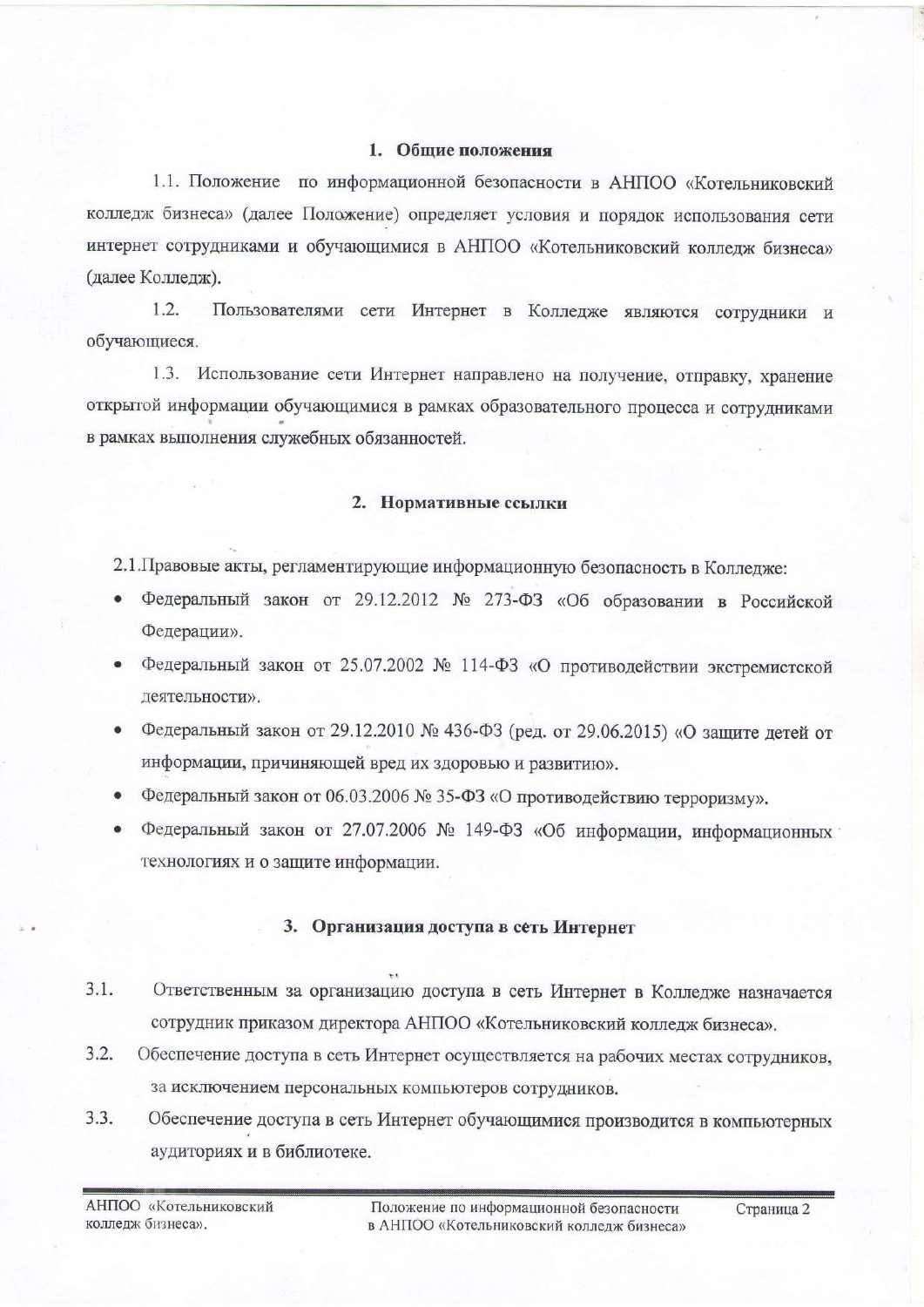- $3.4.$ Доступ и контроль работы обучающихся в компьютерных классах обеспечивает преподаватель, ведущий занятия.
- $3.5.$ Доступ и контроль работы обучающихся в библиотеке обеспечивает сотрудник библиотеки.
- $3.6.$ Сотрудники образовательной организации, обеспечивающие доступ к сети Интернет и контроль работы обучающихся в компьютерных классах, а также в библиотеке несут ответственность за доступ обучающихся к информации, наносящей вред их здоровью, нравственному и духовному развитию, в том числе и экстремистского толка, размещённой на Интернет-ресурсах.

#### 4. Права обучающихся и сотрудников Колледжа

- 4.1. Сотрудники и обучающиеся в Колледже имеют право пользоваться электронными ресурсами Колледжа (корпоративной электронной почтой, образовательным порталом, электронной библиотекой и т.д.), а также ресурсами сети Интернет в рамках выполнения служебных обязанностей или в соответствии с требованиями образовательного процесса.
- $4.2.$ При работе в сети Интернет в Колледже обучающиеся имеют право на доступ к ресурсам, которые имеют прямое отношение к образовательному процессу и содержание которых не противоречит действующему законодательству Российской Федерации. Контроль выполнения этого требования производится с помощью технических и программных средств фильтрации информации провайдеров.
- $4.3.$ Обучающиеся имеют право на доступ в Интернет только с компьютеров компьютерных классов, библиотеки.

#### 5. Обучающимся и сотрудникам Колледжа запрещается

- $5.1.$ Доступ к противозаконным ресурсам, связанным с терроризмом, экстремизмом, наркотиками и т.д.
- 5.2. Доступ к развлекательным (игровым, порнографическим и т.д.) ресурсам.
- 5.3. Загрузка, отправка, передача или другой способ опубликования материалов, которые являются незаконными, вредоносными, угрожающими, оскорбляющими нравственность, экстремистскими, пропагандирующими ненависть и/или дискриминацию людей по расовому, этническому, половому, социальному признакам.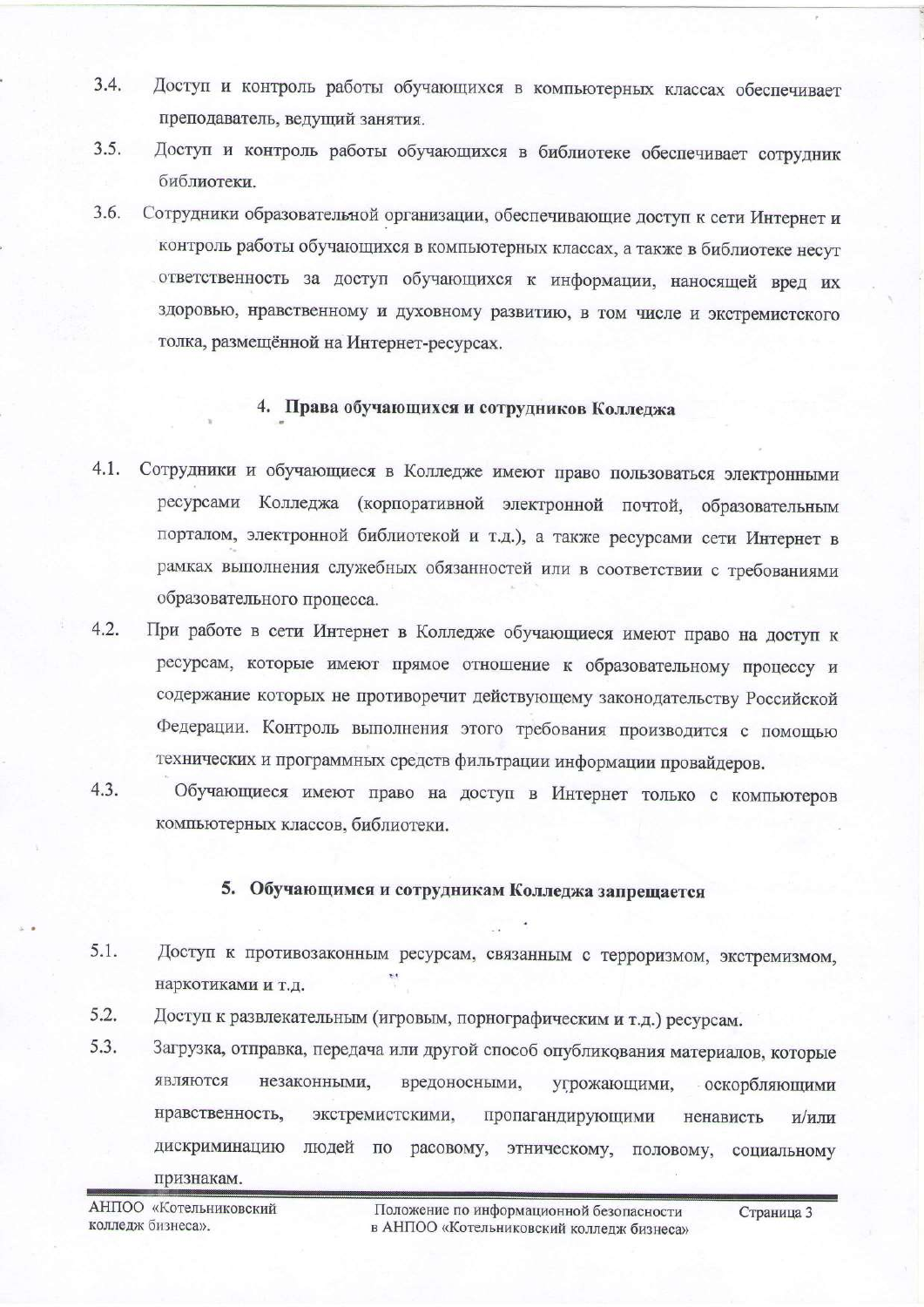- Загрузка, отправка, передача или другой способ опубликования материалов, которые 5.4. пользователь не имеет право делать доступными по закону или согласно внутренним документам Колледжа.
- Загрузка, отправка, передача или другой способ опубликования материалов, которые  $5.5.$ затрагивают какой-либо патент, торговую марку, коммерческую тайну, копирайт или прочие права собственников и/или авторские права третьей стороны.
- 5.6. Сбор, хранение и отправка посредством использования сети Интернет персональных данных других пользователей без их согласия ( в случае согласия пользователя передача данных должна осуществляться ТОЛЬКО использованием  $\mathbf{C}$ специализированных средств защиты, сертифицированных в соответствии с требованиями ФСТЭК, ФСБ).
- 5.7. Загрузка, отправка, передача или другой способ распространения материалов, содержащих вирусы или другие компьютерные коды, файлы или программы, предназначенные для нарушения, уничтожения либо ограничения функциональности любого компьютерного или телекоммуникационного оборудования или программ, для осуществления несанкционированного доступа к платным ресурсам в сеть Интернет, а также размещение ссылок на вышеуказанную информацию (за исключением случаев, предусмотренных учебным процессом).
- Загрузка и запуск файлов без предварительной проверки на наличие вирусов 5.8. установленным антивирусным программным обеспечением.
- 5.9. Внесение каких-либо изменений в программное обеспечение, установленное на рабочем месте сотрудника или обучающегося. Изменение конфигурации компьютеров, в том числе изменение системных настроек компьютера и всех программ, установленных на нём (за исключением случаев, предусмотренных учебным процессом).
- 5.10. Во время учебного процесса: включение, выключение, перезагрузка компьютера обучающимся без согласования с преподавателем.

# 6. Ответственность

- 6.1. Сотрудники и обучающиеся несут ответственность в соответствии с действующим законодательством российской Федерации:
	- содержание передаваемой, принимаемой и печатаемой 3a информации  $\mathbf{c}$ использованием компьютерной техники Колледжа и сети Интернет;